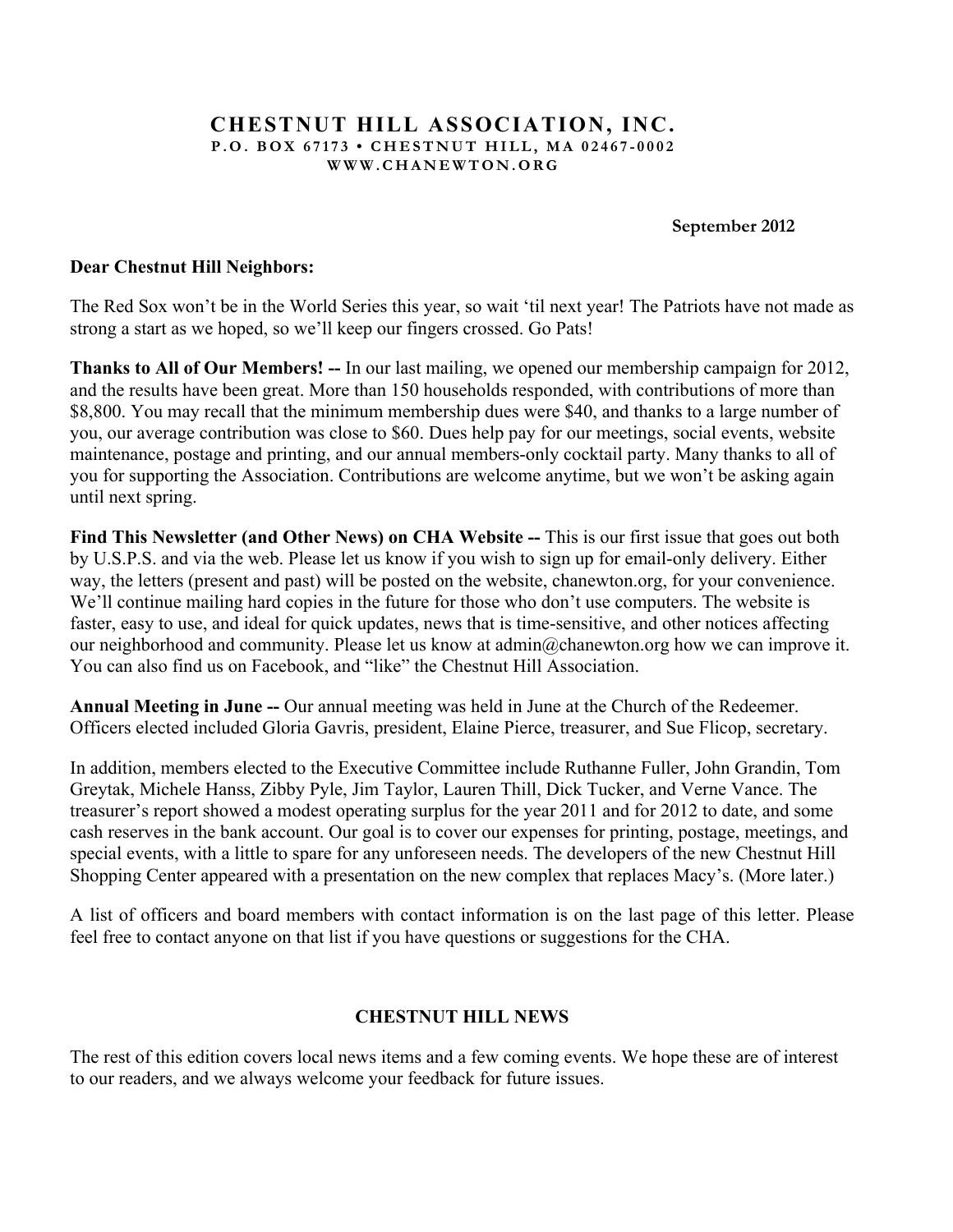**Boston College Football Schedule –** The 2012 schedule includes six home games, during which special parking rules will be in effect on nearby streets: All games are on Saturdays:

| September 1 – Miami    | September 8 – Maine | September 29 - Clemson;                               |
|------------------------|---------------------|-------------------------------------------------------|
| October 27 – Maryland; |                     | November 10- Notre Dame; November 17 – Virginia Tech. |

Starting times will be announced closer to game dates, and more details may be found on the Boston College website: www.bceagles.com/sports.

**Stokes Hall Progress –** The impressive and really big project known as Stokes Hall is well along toward completion. The latest from our friends at B.C. is that the project should be completed later this fall. Exterior work should be finished in October, and landscaping will continue through November. Occupants will be moving into the building in December, ready for classes to begin in January, 2013.

Boston College news about other events, including shows at the Art Museum, can be found at www.bc.edu.

**Chestnut Hill Square** – The long-delayed project at the former OMNI Market site is well underway. Workers recently topped off the new Wegman's super-store building. Other tenants will include medical offices, Equinox gym, Seasons 52 (a fresh grill and wine bar), and Brio Tuscan Grill.

**Route 9 Construction --** Another project (up to a year) will begin soon to improve this busy road, causing (even more) traffic congestion. As this is a state (not City of Newton) roadway, extended hours of construction will mean work going on both day and night, including changes in the Hammond Pond Parkway. Much of this work is related to the Chestnut Hill Square development and the need for access, a new traffic crossover and stoplight between the Chestnut Hill Mall on one side and Chestnut Hill Square on the other. Equip yourselves with ear plugs and patience.

**Chestnut Hill Mall and The Atrium –** The Mall at Chestnut Hill has welcomed several new tenants, thanks in part to the closure of the Atrium Mall, which was sold by Simon Properties to Bulfinch Companies of Needham. Many former Atrium stores have moved or will be moving across Route 9, adding new names and filling some vacancies in the larger Mall at Chestnut Hill. The Atrium apparently will be renovated and converted to medical offices.

**New Stores at The Mall --** Throughout the past year or more a number of stores moved from the Atrium to the Mall. Some of the stores already in or about to move include Tiffany & Co, J.Crew, LUSH Cosmetics, Vineyard Vines, and Loft. Favorites such as Bloomingdale's and the Apple store are alive and well in their prime locations at the Mall. Stay tuned and stop by for a better look at what's new. It should be a lively holiday season for a change.

**Chestnut Hill Shopping Center Redevelopment Plans** – WS Development, owner of the Chestnut Hill Shopping Center, is in the process of redeveloping the former Macy's building and the former Rugged Bear space near Hammond Pond, at the intersection of Route 9 and Hammond Pond Parkway. Plans include a new National Amusements project, Cinema de Luxe, with a major new movie theatre and a restaurant called Davio's Cucina featuring lower priced menu items and a bar. The restaurant will be open for lunch and dinner and adjacent to the movie theatre. Moviegoers will be able to eat and drink at their seats with concierge service. All this is scheduled to be open next spring, 2013.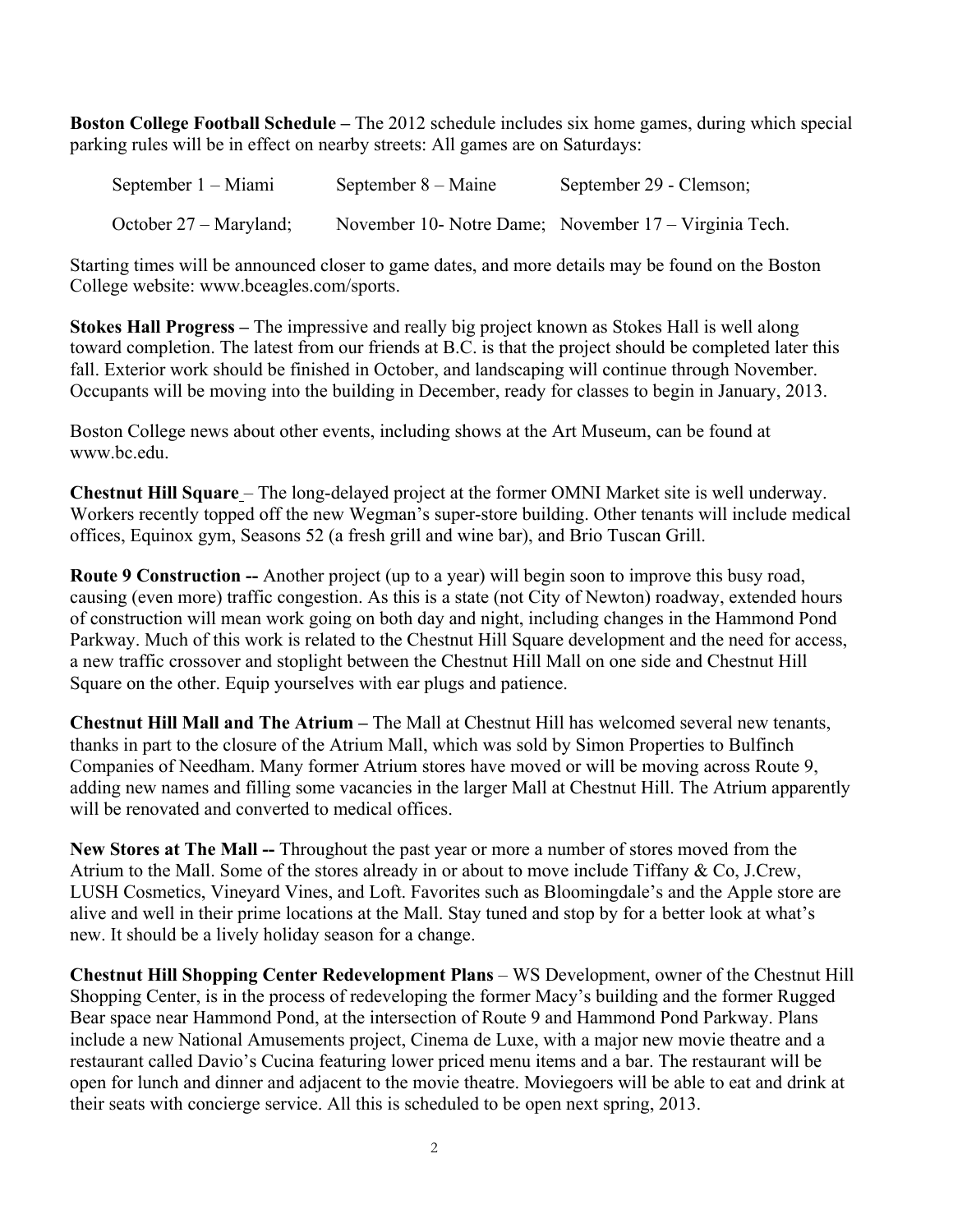There will also be a high-end health club (Sports Club/LA) on the second floor. This full-line center is scheduled to open in January. Charter memberships are still available, and full information may be found at sportsclubla.com, where you can see a full color video about this important new facility.

The ground floor (in the old Macy's building and the Rugged Bear) will have multi-purpose retail space and restaurants, including Pinkberry, Shake Shack, Lululemon, City Sports, Pottery Barn, Bernards Chinese Restaurant, Treat Cupcake Bar and others. AMC's Chestnut Hill Theater will close as the new plans move forward. The second phase of the total project will wait until the current building is finished.

**Proposed Cleveland Circle Project --** Boston Development Group is proposing a major mixed-use development for a new complex in Cleveland Circle on the site of the old Circle Theatre and Applebee's Restaurant, both of which will be demolished. Plans include a hotel, residential units, medical office space, and 14,000 square feet of ground floor retail space. Parking for 228 cars (both under and above ground) is included.

Although this is near our neighborhood, the property in question is in Boston, and the BRA is the agency doing the review. Plans and the proposal are available for inspection at the BRA, Room 910, Boston City Hall, Monday through Friday. Public comment is invited. Updates on meetings and more details can be found by Google search of "Boston Development Group Cleveland Circle."

**Hammond Pond --** The plan for a memorial boardwalk on the water around part of the Hammond Pond shoreline continues under review. A hearing was held September 27, where the City of Newton Conservation Commission considered the possible impact on wildlife. Final decisions on the project have not been made yet. Since the pond is under the jurisdiction of the Department of Conservation and Recreation, it is not solely a Newton issue.

**Opus Dei Project on Hammond at Suffolk Road** – The exterior of the addition and renovation at 481 Hammond Street (Opus Dei) has been largely completed over the summer. New trees, shrubs and grass have been planted across the entire property. Interior work is underway now and will continue through the end of 2012, with completion expected next spring.

**Traffic & Parking Notes** – It's no secret that the congestion around the entrance/exit from Hammond Street to the Star Market shopping center can cause potentially dangerous situations bordering on road rage, especially during the busy afternoon and early evening rush hours. Our Traffic & Parking Committee is attempting to determine what the best options would be to ensure greater safety and a smoother traffic pattern. Since the entry/exit point is in Brookline, not Newton, we hope to engage our friends across the border in our investigation and find a mutually agreeable solution to the problem.

**Parking at The Chestnut Hill School --** The Chestnut Hill School has notified parents that on-site parking is no longer permitted on school grounds. This is designed to provide identified parking spaces for staff, and it means that congestion around the school entrance and driveway might be reduced. It could also mean more parking on local streets. (Recently, some local teens decided to rent out the School's parking lot during a B.C. football game for \$15-\$20 per space. This unauthorized and misguided venture didn't succeed as planned.)

**Closing of Crystal Lake** – Newton's primary summer swimming hole, Crystal Lake, had to be closed earlier than usual due to unhealthy bacteria levels in the water. The swimming program was shortened by a few weeks, but Gath Pool remained open later and longer to compensate for the shutdown.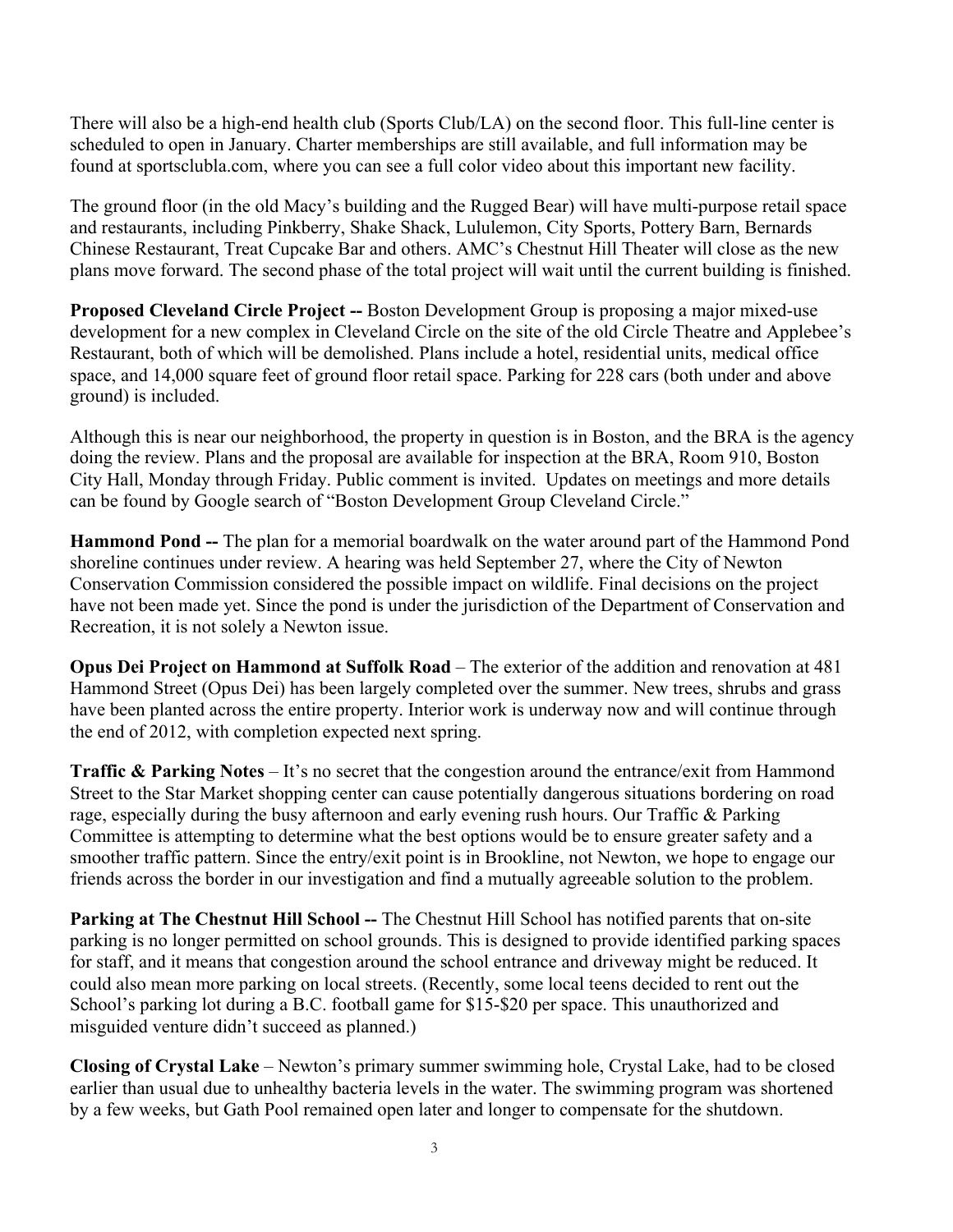**What is "SAYOR?**"-- There is still considerable debate over a "Swim at Your Own Risk" policy in areas of Crystal Lake that have no lifeguards or safety equipment. While the police can issue warnings, enforcement has been lax in part because folks have swum at their own risk for decades, while many often swam in the middle of the night. There is no clearly enforced policy from the City, and the Board of Aldermen has not been willing to take a stand on safety concerns or update the ordinance for penalties for violation. This topic will lose heat over the winter and emerge anew in the spring, perhaps as an annual debate with no resolution.

**Waterworks Museum Update --** The Waterworks Museum, across from the Chestnut Hill Reservoir on Beacon Street, is back to a fall schedule of walks and talks, including Wednesday evening lectures. The Museum is open weekly from Wednesday to Sunday. More information about events and schedules may be found at www.waterworksmuseum.org/calendar.

**Farmers Market --** The popular Farmers Market at Cold Spring Park, 1200 Beacon Street, is open on Tuesdays from 1:30 to 6 p.m. with a wide range of local produce, jams, olive oil, baked goods, cider, maple syrup, meat, and fish. The outdoor season ends October 30, but the market will reopen Tuesday, November 13, indoors at the Hyde Community Center, 90 Lincoln Street 02421, near the T Station at Newton Highlands, off Walnut Street. An historical exhibit on farmers markets through the years will be at the Jackson Homestead and Museum, 527 Washington Street, with a free reception Wednesday, October 10, 6-8 pm.

**Local Real Estate Update --** A recent mailing from Coldwell Banker has a good summary of changes in real estate data from a year ago. For Newton, the number of sales of either single family houses or condo units increased by 26-30% versus the same period in 2011. In addition, the number of days such properties were on the market declined moderately, although the average days between listing and sale are between 80 and 100. Compared to Brookline, Newton had a larger percentage gain in numbers of sales, but both communities have fewer houses on the market overall this year than the same period in 2011.

**Keep Our Neighborhood Clean and Safe, Please --** A walk around the neighborhood shows that trash occasionally ends up on the side of the road instead of the proper barrel. We wouldn't have surveillance cameras to spot littering, but we can all do our part by picking up trash. Along many local sidewalks, tree limbs, shrubs, and hedges have become overgrown to where it's hard to navigate safely without walking into the street. This is a safety issue, so it's a good idea to keep those trees and hedges trimmed.

**Winter is Coming- Get out your Shovels --** Our sidewalks will get more scrutiny from both the City and our near neighbors who will be watching to see if we all can abide by the snow removal ordinance. As a reminder, that regulation requires that all sidewalks be cleared of snow and ice within 30 hours of the end of every snowstorm. IF you cannot do the work or hire someone, you can call City Hall and request assistance from paid or unpaid volunteers. We know this will prove to be a pain in the neck, and some of us believe that this program doesn't make sense, but it is what it is, and let's do our best. Even better, just pray for another mild winter like last year.

Keep those cards and emails coming. We greatly appreciate your interest and support.

Sincerely,

Dick Tucker, on behalf of the CHA